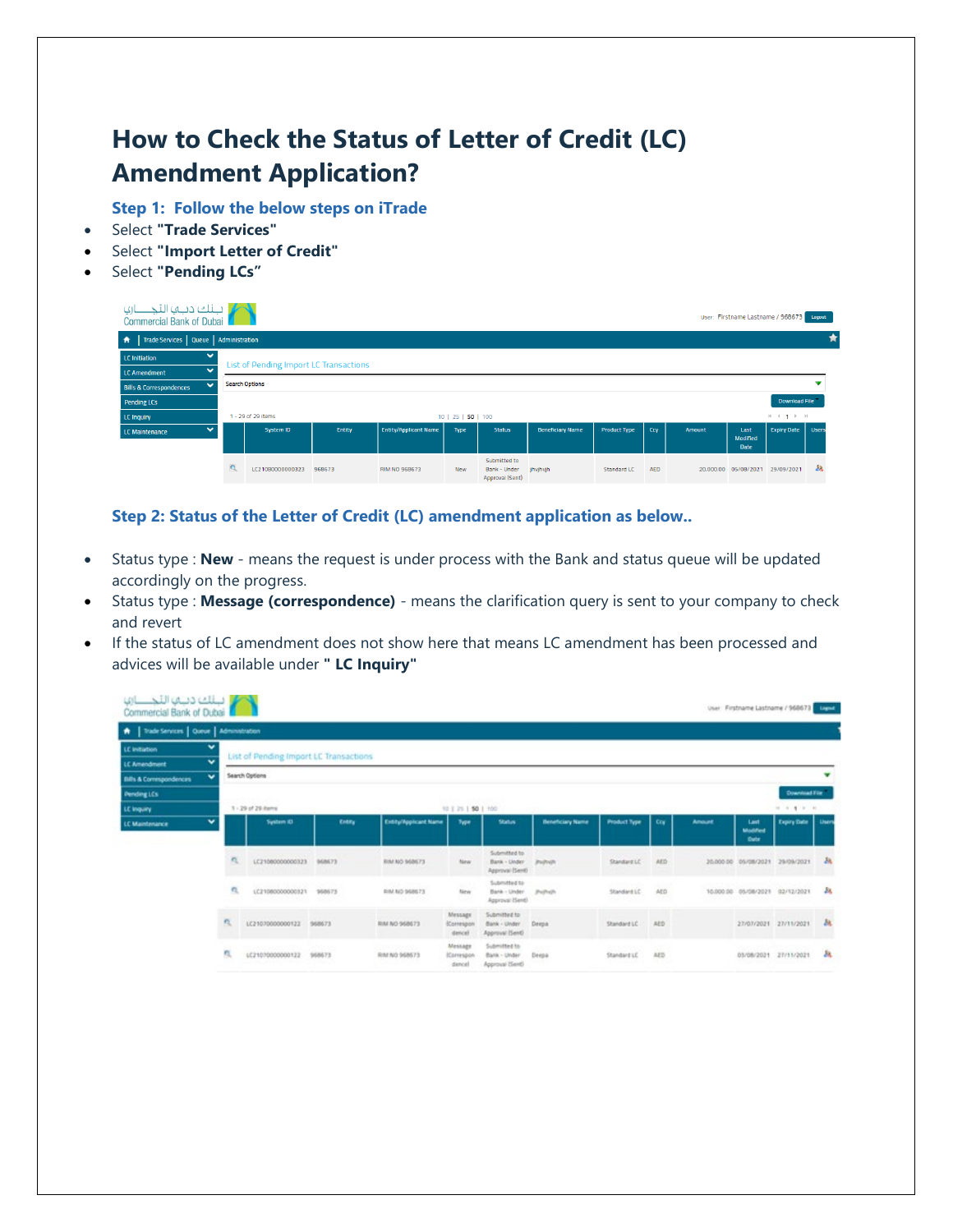## **Step 3: Reviewing Message (correspondence) if requested from your company by the bank..**

- Click on extreme left button of **System ID** with the status type **Message (correspondence)** of the particular LC amendment application to know the query
- Required information from your company will be reflected as below screen shot.

| w<br><b>LE bottation</b><br>v<br>LC Amendment                  | $\frac{1}{2}$         | List of Pending Import LC Transactions                                                                                                                                                                                                 |                                     |                              |                                  |                                                      |                |                        |                     |            |               |                                                 |                                      |       |
|----------------------------------------------------------------|-----------------------|----------------------------------------------------------------------------------------------------------------------------------------------------------------------------------------------------------------------------------------|-------------------------------------|------------------------------|----------------------------------|------------------------------------------------------|----------------|------------------------|---------------------|------------|---------------|-------------------------------------------------|--------------------------------------|-------|
| $\overline{\phantom{a}}$<br><b>Bills &amp; Correspondences</b> | <b>Search Options</b> |                                                                                                                                                                                                                                        |                                     |                              |                                  |                                                      |                |                        |                     |            |               |                                                 |                                      |       |
| Persing LCs                                                    |                       | 5 - 29 of 29 Awres                                                                                                                                                                                                                     |                                     |                              |                                  |                                                      |                |                        |                     |            |               |                                                 | <b>Crystmad Fry</b><br>$+ + + + + +$ |       |
| LE Import<br>w<br><b>LE Mantenance</b>                         |                       | <b>Tunism ID</b>                                                                                                                                                                                                                       | <b>Konny</b>                        | <b>Executivepressed Name</b> | 90 5 29 1 80 1 100<br>Type       | <b>Markus</b>                                        |                | <b>Hundrickey Name</b> | <b>Product Type</b> | <b>Kaw</b> | <b>Amount</b> | <b>Last</b><br><b>Modified</b><br><b>Ballie</b> | <b>Expiry Date</b>                   |       |
|                                                                | m.                    | LC21080000000323 968675                                                                                                                                                                                                                |                                     | <b>HIM NO DONE?3</b>         | <b>Note</b>                      | Submitted for<br>Bata: Under<br>Approval (Sent)      | <b>Pathols</b> |                        | Shandard LE         | A615       |               |                                                 | 20,000.00 05/08/2021 29/09/2021      |       |
|                                                                | m.                    | LE2108000000321 968675                                                                                                                                                                                                                 |                                     | <b>BUILT BUT GOLDS FT.</b>   | <b>TAFAL</b>                     | Sudomobland for<br>Blank / Linder<br>Approval (Sand) | prophosity.    |                        | Shandard LE         | 3.0113     |               |                                                 | 10/003145 10/08/2021 02/12/2021      |       |
|                                                                |                       |                                                                                                                                                                                                                                        | <b>WESTERN</b>                      | Message                      | Submitted for                    |                                                      |                | <b>STATE</b>           |                     |            |               | Thirty of the                                   |                                      |       |
| 1/2107000000522<br><b>Sent Details</b>                         | 958673                |                                                                                                                                                                                                                                        | <b>RIM NO S68573</b><br>n ta vytena | <b>Common</b><br>stence)     | Bank - Under<br>Approval IServil | Deepa                                                |                | Standard LC            | AED.                |            |               | 37/07/2021 27/11/2021<br>2002/02/2019<br>Export | <b>TEACHING</b><br><b>Peast</b>      |       |
| Sub Product Code: Standard LC                                  |                       | Release Date/Time: Towwday, July 27, 2021 4:24:26 PM OST<br>Company Name: RIM NO 968673<br>ProductCode: Import Letter of Credit<br>Type: Meanage Correspondence<br>System ID: LC21070000000122<br>Customer Reference: LC21070000000122 |                                     |                              |                                  |                                                      |                |                        |                     |            |               |                                                 |                                      |       |
| Settlement Instructions                                        |                       |                                                                                                                                                                                                                                        |                                     |                              |                                  |                                                      |                |                        |                     |            |               |                                                 |                                      |       |
| unitomer File Upload Details                                   | Legalize Non Legalize |                                                                                                                                                                                                                                        |                                     |                              |                                  |                                                      |                |                        |                     |            |               |                                                 |                                      | Close |
|                                                                |                       | Title                                                                                                                                                                                                                                  |                                     |                              |                                  |                                                      |                | <b>File Name</b>       |                     |            |               |                                                 |                                      |       |

**Step 4: Replying Message (correspondence) to Bank if any info requested from your company..**

- Click on **"Bills & Correspondences"**
- Click on **"Correspondences- Existing LC"**
- Click on **" Search"**
- Click on **" System ID"** then choose the correct system ID to be responded

| Trade Services   Queue   Administration<br>٠            |                         |       |                                                                       |                         |                       |      |               |             |                       |               |              |
|---------------------------------------------------------|-------------------------|-------|-----------------------------------------------------------------------|-------------------------|-----------------------|------|---------------|-------------|-----------------------|---------------|--------------|
| v<br>LC Initiation<br>$\check{}$<br><b>LC Amendment</b> |                         |       | List of Unsigned Import Letter of Credit Free Format Message Records. |                         |                       |      |               |             |                       |               |              |
| ۸<br><b>Bills &amp; Correspondences</b>                 | Search Options          |       |                                                                       |                         |                       |      |               |             |                       |               | ▼            |
| Clean Bills / Action Required                           | 1 - 1 of 1 items        |       |                                                                       | 10   25   50   100      |                       |      |               |             |                       | $1.1$ 1 1 1   |              |
| Discrepant Bills                                        | System 4D               | Entry | Entity/Applicant Name                                                 | <b>Beneficiary Name</b> | <b>Bill Reference</b> | Cry  | <b>Amount</b> | Expiry Oats | <b>Imput Uter</b>     | Control Utier | <b>Uters</b> |
| Correspondences - Existing LC                           | LC21070000000122 968673 |       | RIM NO 968673                                                         | Deeps.                  |                       | ADD. |               | 27/11/2021  | Tirstname<br>Lastname |               | 38           |
| <b>Draft Transactions</b>                               |                         |       |                                                                       |                         |                       |      |               |             |                       |               |              |
| Pending Authorization                                   |                         |       |                                                                       |                         |                       |      |               |             |                       |               |              |
| Pending LCs                                             |                         |       |                                                                       |                         |                       |      |               |             |                       |               |              |
| LC Inquiry                                              |                         |       |                                                                       |                         |                       |      |               |             |                       |               |              |